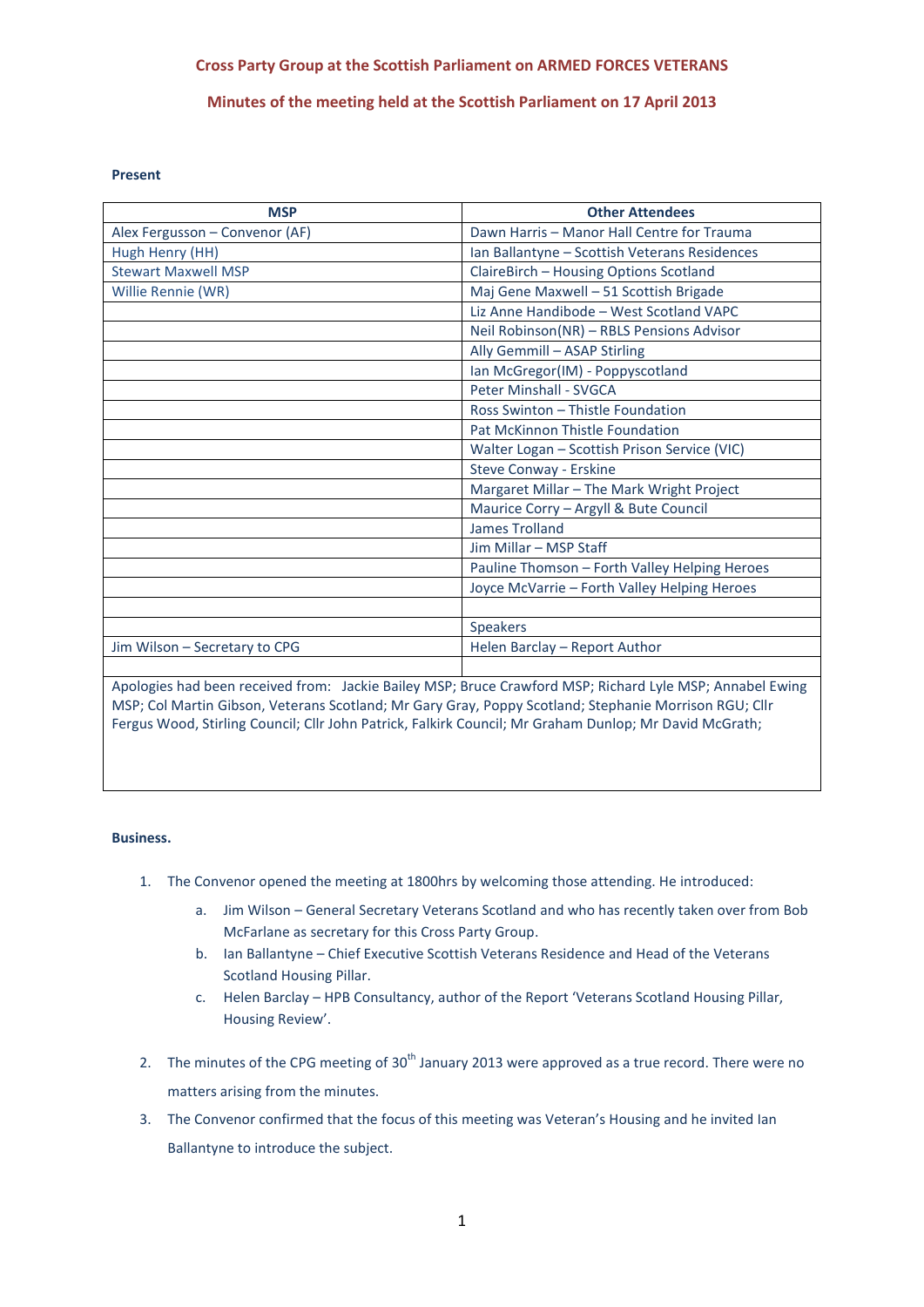#### **Cross Party Group at the Scottish Parliament on ARMED FORCES VETERANS**

#### **Minutes of the meeting held at the Scottish Parliament on 17 April 2013**

- 4. Ian Ballantyne explained that the CPG was to hear the findings of the Veterans Scotland Housing Pillar report from its author, Ms Helen Barclay, however he wished to set the report in context. In particular he drew the attention of those attending to the following:
	- a. Since the inception of Veterans Scotland and its subsequent activation, considerable strides have been made in many of the activities related to veteran's issues.
	- b. Housing has seen the most changes and the veteran's case has seen significant improvement through changes to legislation, the issue of guidelines to local authorities and the general raising of awareness in regard to veterans across the whole housing spectrum.
	- c. The shortage of appropriate housing is not simply a veteran's problem but one which affects society as a whole. In the case of veterans, however, the dynamic can be far more acute and may include the loss of a job, a house and employment for the veterans partner as well as impacting on the continuity of education for the veteran's children.
	- d. Veterans Scotland, whilst taking cognisance of the need for housing for all veterans, has narrowed its field to concentrate more on those vulnerable veterans who would naturally fall within the charitable arena.
	- e. During 2012, Veterans Scotland wanted to correlate what had been achieved to date, to identify what is still outstanding and to address the best way forward to help the veteran in regard to Housing. Funding for such research was sought from the Scottish Government's Veterans Fund and Mrs Helen Barclay was appointed to conduct research into:

'How can Veterans Scotland improve housing options for veterans in need and what agencies or systems can be utilised in a wider Scottish perspective?'

At this point Ian Ballantyne handed over to Mrs Helen Barclay to introduce her report.

- 5. Mrs Barclay provided an overview of her report with the aid of a Powerpoint presentation, a copy is attached to the minutes. The key findings of the report are:
	- a. Improved communication regarding veterans issues with existing housing providers; this could be achieved through the employment of a further staff member with Veterans Scotland.
	- b. Focus on a single website containing the relevant information; this should be able to provide credible information to both veterans and agencies and organisations supporting those veterans alike.
	- c. It is desirable to develop a more detailed understanding of demand.
	- d. Veterans Scotland should consider a new approach to the Scottish Government for joint funding to assist current building programmes.
	- e. Information relating to veterans issues should strive to keep pace with emerging technologies such as android applications, iPhones etc.
- 6. During the ensuing discussion a range of issues were considered;